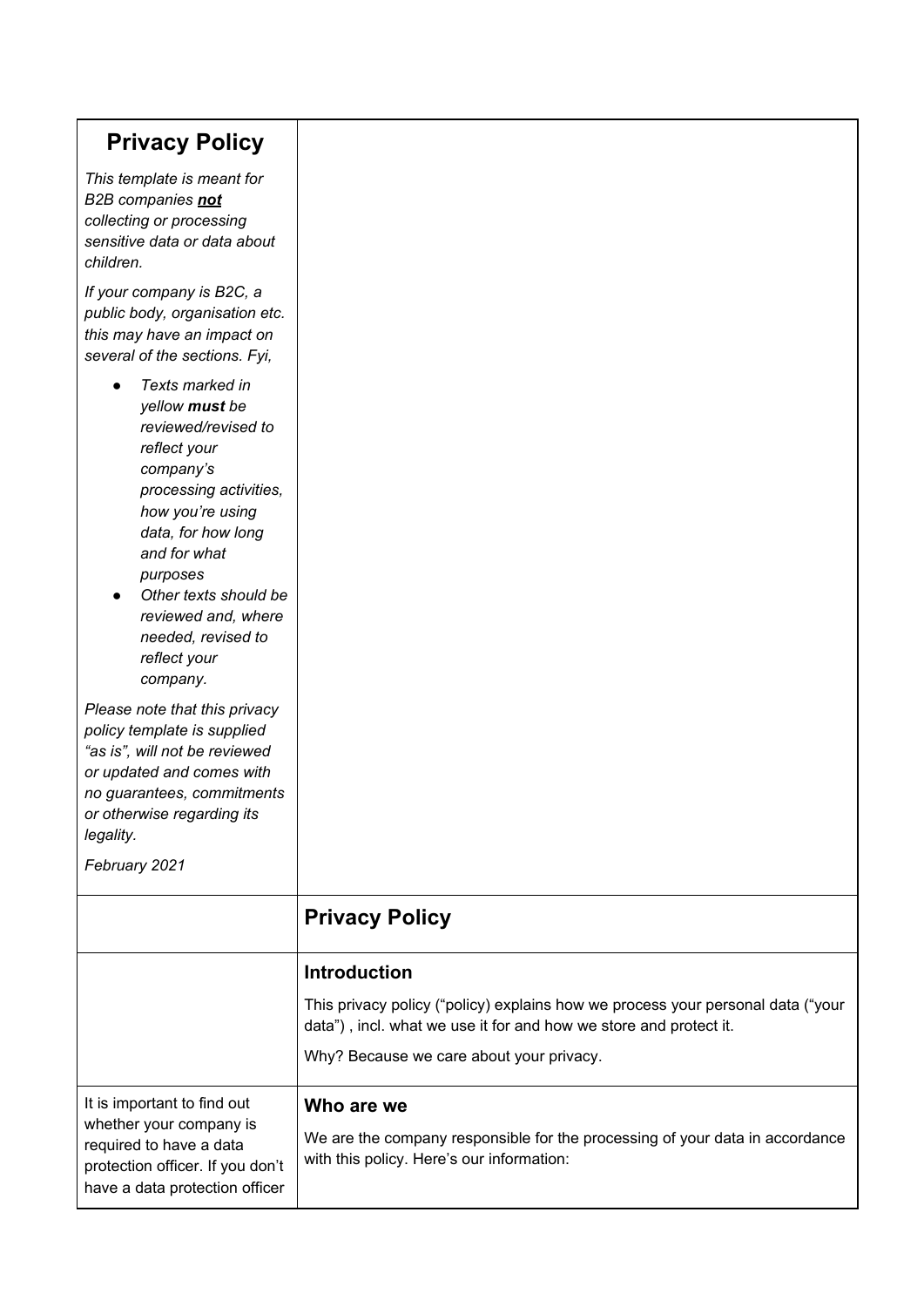| and aren't required to have<br>one, this section should be<br>deleted.<br>If you are outside the EU<br>(e.g. in the UK or US) you<br>need a representative in the<br>EU. If you are within the EU,<br>DELETE section. | <b>[Full company name]</b><br>[Address line - street and no]<br><b>[City and postal code]</b><br>[Country]<br>[Company number]<br><b>[Email address]</b><br>[Telephone number]<br>To make the policy more user friendly, we use "we", "us", "our" etc. to describe<br>our company.                                       |
|-----------------------------------------------------------------------------------------------------------------------------------------------------------------------------------------------------------------------|--------------------------------------------------------------------------------------------------------------------------------------------------------------------------------------------------------------------------------------------------------------------------------------------------------------------------|
|                                                                                                                                                                                                                       | Here is the contact details of our data protection officer:<br><b>[Email address]</b><br><b>Telephone number]</b>                                                                                                                                                                                                        |
|                                                                                                                                                                                                                       | The contact details of our EU representative are as follows:<br>[Company name]<br><b>Address line</b> ]<br>[Address line]<br>[Email address]<br>[Telephone number]                                                                                                                                                       |
|                                                                                                                                                                                                                       | When we talk about our "website" we mean URL, and the other sites and apps<br>we own and operate.<br>When we refer to "you" we mean you as a user of our website, app or customer<br>of our online services or products.                                                                                                 |
|                                                                                                                                                                                                                       | Links to other websites etc.                                                                                                                                                                                                                                                                                             |
|                                                                                                                                                                                                                       | On our website, in our emails and on our social-media profiles, we may have<br>links to other companies, apps or websites ("other websites") that aren't ours.<br>This policy doesn't cover how those other websites process your data. We<br>encourage you to read the privacy notices on the other websites you visit. |
| Purposes #1-6 require you<br>to describe the different<br>purposes that your company<br>is using personal data for.                                                                                                   | Why, what and for long we process your data                                                                                                                                                                                                                                                                              |
|                                                                                                                                                                                                                       | We process your data for these purposes:                                                                                                                                                                                                                                                                                 |
|                                                                                                                                                                                                                       | Purpose #1:                                                                                                                                                                                                                                                                                                              |
|                                                                                                                                                                                                                       | Insert description                                                                                                                                                                                                                                                                                                       |
| Purposes are very important.                                                                                                                                                                                          | We process the following ordinary data about you:                                                                                                                                                                                                                                                                        |
| The same goes for what data<br>you are collecting for each                                                                                                                                                            | Insert personal data<br>Insert personal data<br>Insert personal data                                                                                                                                                                                                                                                     |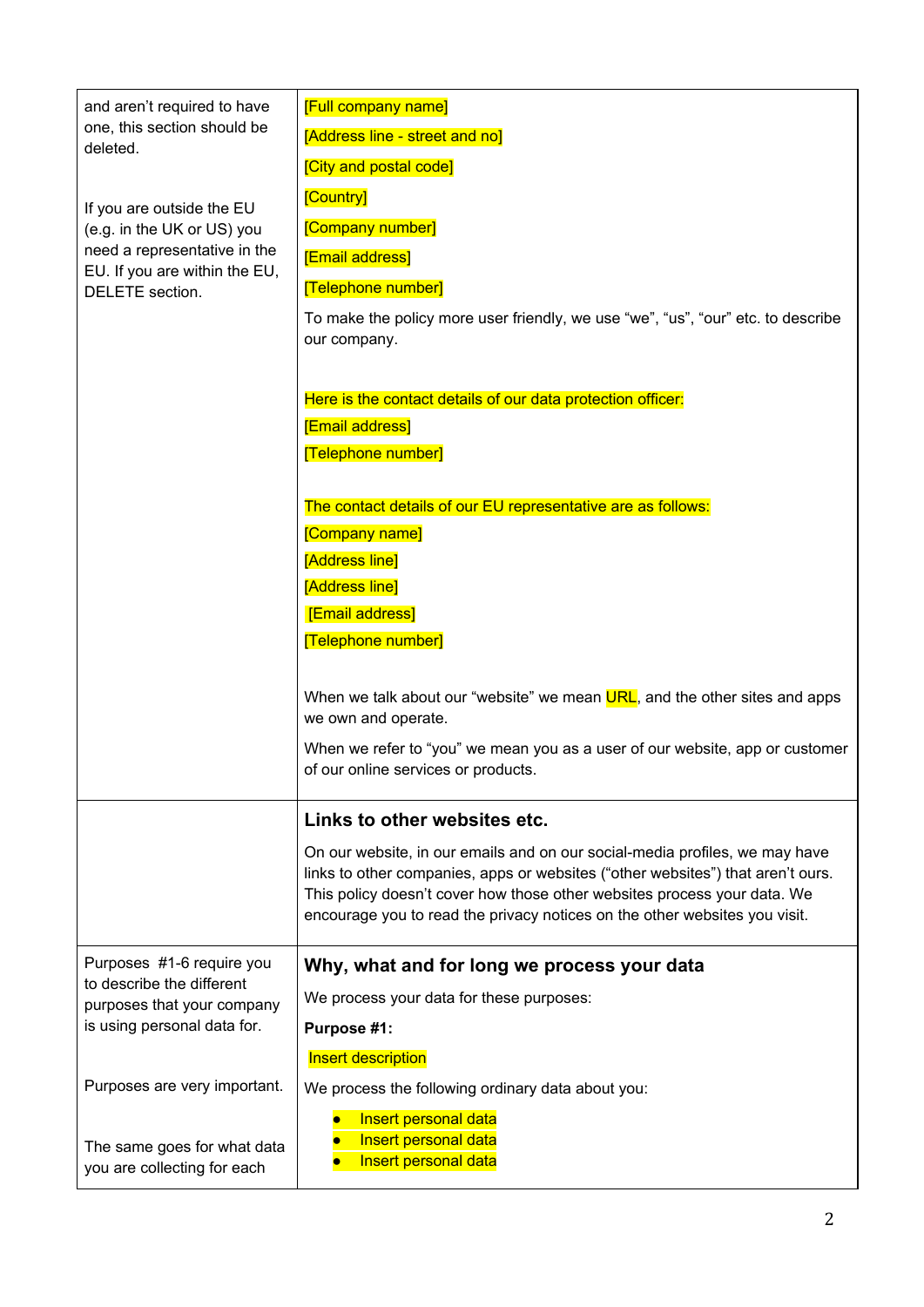|                                                               | Insert personal data                                                                                                                              |
|---------------------------------------------------------------|---------------------------------------------------------------------------------------------------------------------------------------------------|
| purpose, the legal basis for<br>the processing as well as the |                                                                                                                                                   |
| data retention and from what                                  | We don't process any sensitive data.                                                                                                              |
| sources the data has been                                     | We process your data on the following legal bases:                                                                                                |
| collected.                                                    | Insert legal basis descriptions, e.g. consent according to GDPR Article<br>6.1.a, contract performance GDPR Article 6.1.b, GDPR Article 6.1.f etc |
|                                                               | We will retain your data processed for this purpose for:                                                                                          |
|                                                               | Up to [period] from [reference].<br>Up to [period] from [reference].                                                                              |
|                                                               | We collect your data from:                                                                                                                        |
|                                                               | <b>Insert source</b><br><b>Insert source</b><br><b>Insert source</b>                                                                              |
|                                                               | Purpose #2:                                                                                                                                       |
|                                                               | <b>Insert description</b>                                                                                                                         |
|                                                               | We process the following ordinary data about you:                                                                                                 |
|                                                               | Insert personal data<br>Insert personal data<br>Insert personal data<br>Insert personal data                                                      |
|                                                               | We don't process any sensitive data.                                                                                                              |
|                                                               | We process your data on the following legal bases:                                                                                                |
|                                                               | Insert legal basis descriptions, e.g. consent according to GDPR Article<br>6.1.a, contract performance GDPR Article 6.1.b, GDPR Article 6.1.f etc |
|                                                               | We will retain your data processed for this purpose for:                                                                                          |
|                                                               | Up to [period] from [reference].<br>Up to [period] from [reference].                                                                              |
|                                                               | We collect your data from:                                                                                                                        |
|                                                               | <b>Insert source</b><br>Insert source<br>Insert source                                                                                            |
|                                                               | Purpose #3:                                                                                                                                       |
|                                                               | Insert description                                                                                                                                |
|                                                               | We process the following ordinary data about you:                                                                                                 |
|                                                               | Insert personal data<br>Insert personal data<br>Insert personal data<br>Insert personal data                                                      |
|                                                               | We process your data on the following legal bases:                                                                                                |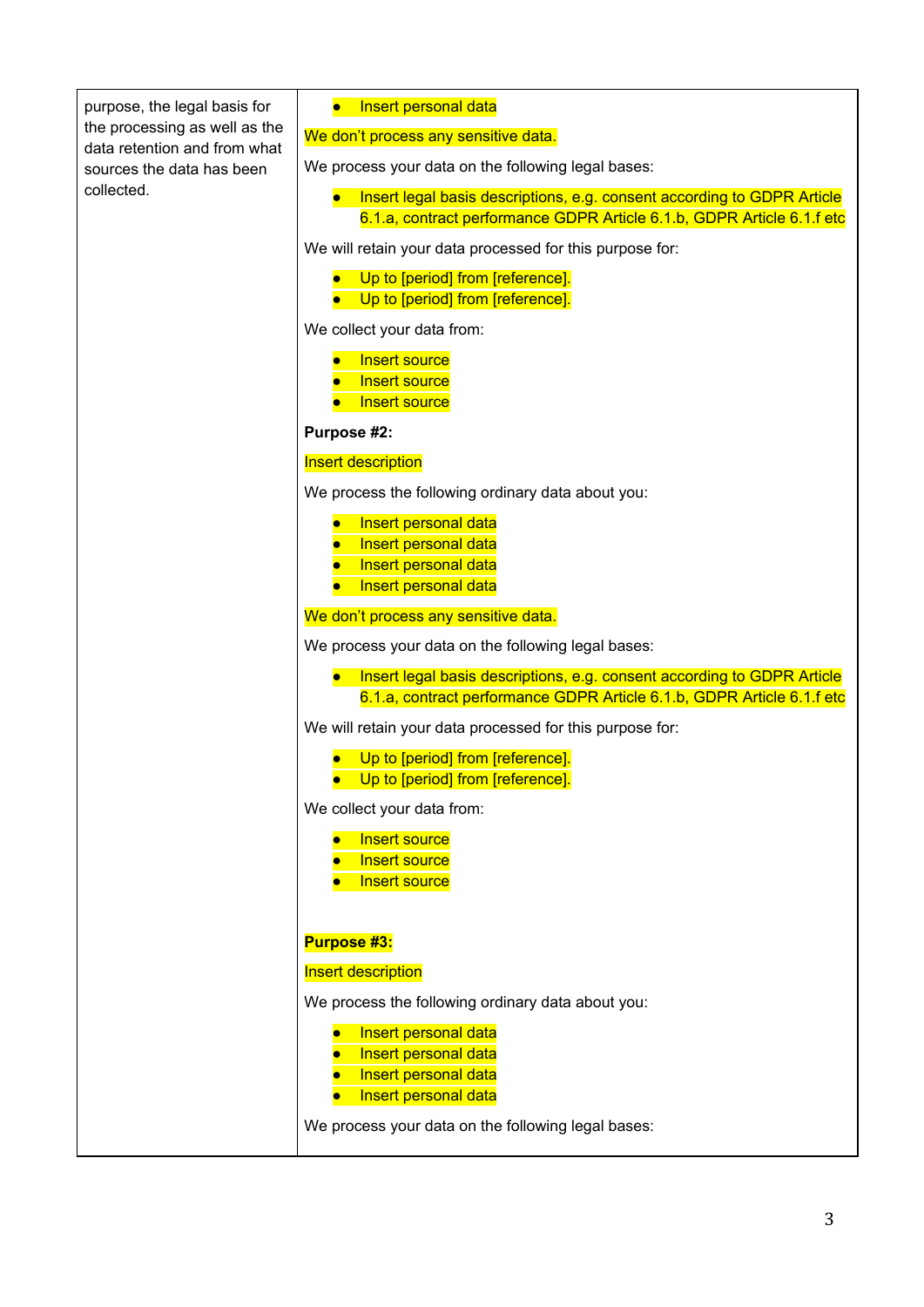| Insert legal basis descriptions, e.g. consent according to GDPR Article<br>$\bullet$<br>6.1.a, contract performance GDPR Article 6.1.b, GDPR Article 6.1.f etc |
|----------------------------------------------------------------------------------------------------------------------------------------------------------------|
| We will retain your data processed for this purpose for:                                                                                                       |
| Up to [period] from [reference].<br>Up to [period] from [reference].                                                                                           |
| We collect your data from:                                                                                                                                     |
| <b>Insert source</b><br><b>Insert source</b><br>Insert source                                                                                                  |
| <b>Purpose #4</b>                                                                                                                                              |
| <b>Insert description</b>                                                                                                                                      |
| We process the following ordinary data about you:                                                                                                              |
| Insert personal data<br>Insert personal data<br>Insert personal data<br>Insert personal data                                                                   |
| We process your data on the following legal bases:                                                                                                             |
| Insert legal basis descriptions, e.g. consent according to GDPR Article<br>6.1.a, contract performance GDPR Article 6.1.b, GDPR Article 6.1.f etc              |
| We collect your data from:                                                                                                                                     |
| <b>Insert source</b><br>Insert source<br>Insert source                                                                                                         |
| We will retain your data processed for this purpose for:                                                                                                       |
| Up to [period] from [reference].                                                                                                                               |
| <b>Purpose #5</b>                                                                                                                                              |
| <b>Insert description</b>                                                                                                                                      |
| We process the following ordinary data about you:                                                                                                              |
| Insert personal data<br>Insert personal data<br>Insert personal data<br>Insert personal data                                                                   |
| We process your data on the following legal bases:                                                                                                             |
| Insert legal basis descriptions, e.g. consent according to GDPR Article<br>6.1.a, contract performance GDPR Article 6.1.b, GDPR Article 6.1.f etc              |
| We collect your data from:                                                                                                                                     |
| <b>Insert source</b><br>Insert source<br>Insert source                                                                                                         |
| We will retain your data processed for this purpose for:                                                                                                       |
|                                                                                                                                                                |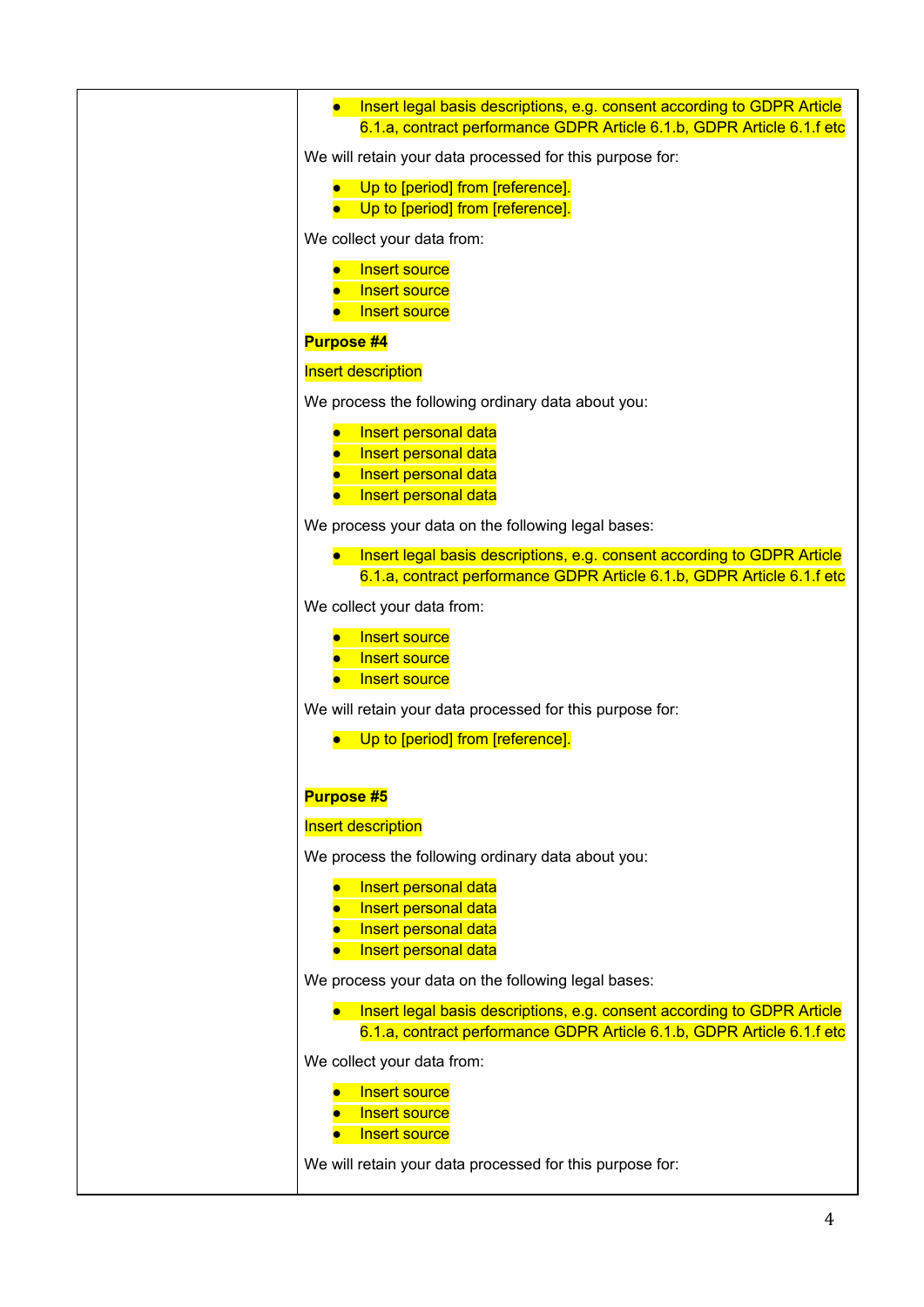|                                                                                                                                                                                                                                | Up to [period] from [reference].<br>Up to [period] from [reference].                                                                                                                                                                                                                        |
|--------------------------------------------------------------------------------------------------------------------------------------------------------------------------------------------------------------------------------|---------------------------------------------------------------------------------------------------------------------------------------------------------------------------------------------------------------------------------------------------------------------------------------------|
|                                                                                                                                                                                                                                | <b>Purpose #6</b>                                                                                                                                                                                                                                                                           |
|                                                                                                                                                                                                                                | Insert description.                                                                                                                                                                                                                                                                         |
|                                                                                                                                                                                                                                | We process the following ordinary data about you:                                                                                                                                                                                                                                           |
|                                                                                                                                                                                                                                | Insert personal data<br>Insert personal data<br>Insert personal data<br>Insert personal data                                                                                                                                                                                                |
|                                                                                                                                                                                                                                | We process your data on the following legal bases:                                                                                                                                                                                                                                          |
|                                                                                                                                                                                                                                | Insert legal basis descriptions, e.g. consent according to GDPR Article<br>6.1.a, contract performance GDPR Article 6.1.b, GDPR Article 6.1.f etc                                                                                                                                           |
|                                                                                                                                                                                                                                | We collect your data from:                                                                                                                                                                                                                                                                  |
|                                                                                                                                                                                                                                | <b>Insert source</b><br><b>Insert source</b><br>Insert source                                                                                                                                                                                                                               |
|                                                                                                                                                                                                                                | We will retain your data processed for this purpose for:                                                                                                                                                                                                                                    |
|                                                                                                                                                                                                                                | Up to [period] from [reference].<br>Up to [period] from [reference].                                                                                                                                                                                                                        |
|                                                                                                                                                                                                                                | <b>Additional information</b>                                                                                                                                                                                                                                                               |
|                                                                                                                                                                                                                                | If you would like more information about our legal basis for processing your<br>data, feel free to contact us. Some of the grounds for processing your data<br>overlap, so there may be several reasons which justify us processing your<br>data.                                           |
|                                                                                                                                                                                                                                | We do not sell or rent your data to marketers or third parties.                                                                                                                                                                                                                             |
|                                                                                                                                                                                                                                | We may use your data in other ways than described here but we'll inform you<br>about these purposes when we collect your data.                                                                                                                                                              |
|                                                                                                                                                                                                                                | Please note that special circumstances or legal requirements may mean that<br>such periods may be shorter or longer, depending on the purpose of complying<br>with legal requirements for the erasure or keeping of information.                                                            |
| If you have information about                                                                                                                                                                                                  | Keeping your data safe                                                                                                                                                                                                                                                                      |
| your security practices on<br>your website, add a link.<br>Otherwise, delete the<br>sentence "To learn more<br>about our current practices<br>and policies regarding<br>security, here's a link to more<br><i>information:</i> | We use reasonable organisational, technical and administrative measures to<br>protect your data within our company.                                                                                                                                                                         |
|                                                                                                                                                                                                                                | The Internet is not a 100% secure environment and that means we cannot<br>guarantee the security of the data you transmit to us. Emails sent via the<br>Internet might not be encrypted, so we advise you not to include any<br>confidential or sensitive information in your emails to us. |
|                                                                                                                                                                                                                                | To learn more about our current practices and policies regarding security,<br>here's a link to more information:                                                                                                                                                                            |
|                                                                                                                                                                                                                                |                                                                                                                                                                                                                                                                                             |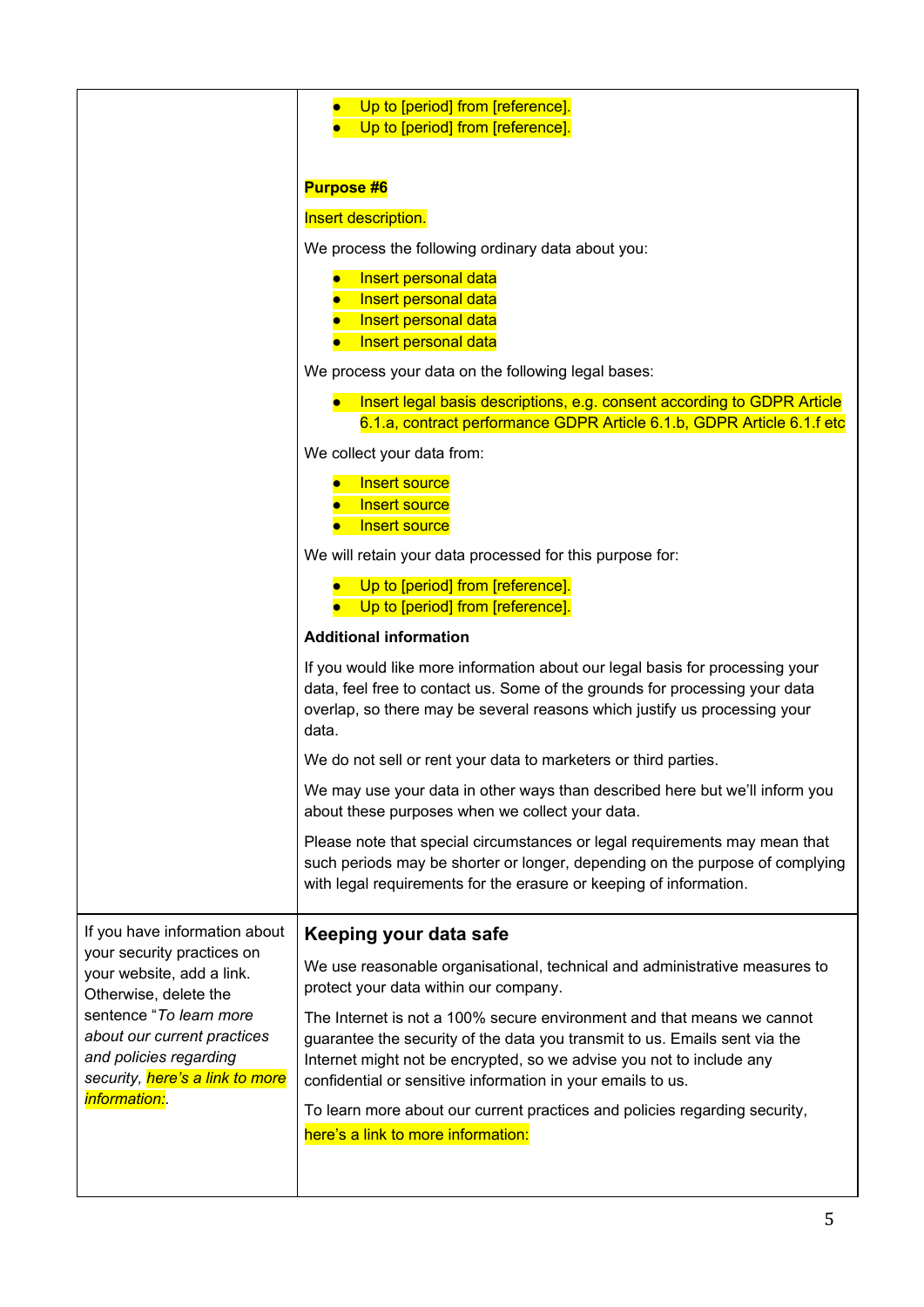| If you share personal data                                                                                                                                  | Third parties and processors                                                                                                                                                                                                                                                                                                               |
|-------------------------------------------------------------------------------------------------------------------------------------------------------------|--------------------------------------------------------------------------------------------------------------------------------------------------------------------------------------------------------------------------------------------------------------------------------------------------------------------------------------------|
| with others than the three<br>mentioned groups, please<br>remember to add them.                                                                             | We use companies (processors) to help us deliver our services to you, e.g. to<br>Insert description.                                                                                                                                                                                                                                       |
| Include a link to your cookie<br>policy in the section starting<br>"Read our cookie policy". If<br>you don't have a cookie<br>policy template, we can help. | When we use a processor we make sure that there is a legal agreement in<br>place regarding how they will be handling data on our behalf.                                                                                                                                                                                                   |
|                                                                                                                                                             | We'll also make sure that they have appropriate security measures in place<br>and if they are located outside the EU, we'll of course make sure that there is a<br>legal agreement in place allowing us to give them access to the data (see more<br>below).                                                                               |
|                                                                                                                                                             | We share your data with:                                                                                                                                                                                                                                                                                                                   |
|                                                                                                                                                             | Insert type of processor<br>Insert type of companies that you share data with<br>Insert other thirty parties if applicable                                                                                                                                                                                                                 |
|                                                                                                                                                             | Here's some of the suppliers we use:                                                                                                                                                                                                                                                                                                       |
|                                                                                                                                                             | Insert company name<br><b>Insert company name</b>                                                                                                                                                                                                                                                                                          |
|                                                                                                                                                             | Read our <b>cookie policy</b> regarding the suppliers we use for those services.                                                                                                                                                                                                                                                           |
|                                                                                                                                                             | In the event that we are involved in a bankruptcy, merger, acquisition,<br>reorganization, your information may be transferred as part of that transaction.<br>This policy will continue to apply to your information also after the information<br>has been transferred to the new entity.                                                |
|                                                                                                                                                             | <b>Transfer to countries outside the EU/EEA</b>                                                                                                                                                                                                                                                                                            |
|                                                                                                                                                             | In some cases, we'll transfer personal data to the following countries outside<br>the EU/EEA:                                                                                                                                                                                                                                              |
|                                                                                                                                                             | [insert list of relevant countries outside the EU/EEA].                                                                                                                                                                                                                                                                                    |
|                                                                                                                                                             | The transfers will take place on the basis of the following legal basis:                                                                                                                                                                                                                                                                   |
|                                                                                                                                                             | [Choose from the below transfer bases and delete the rest]                                                                                                                                                                                                                                                                                 |
|                                                                                                                                                             | a) [The country/countries has/have been deemed by the Commission of<br>the European Union to have an adequate level of protection of<br>personal data.]                                                                                                                                                                                    |
|                                                                                                                                                             | b) <b>The country/countries has/have not been deemed by the Commission</b><br>of the European Union to have an adequate level of protection of<br>personal data. We will provide appropriate safeguards for the transfer:                                                                                                                  |
|                                                                                                                                                             | [through the use of "Model Contracts for the Transfer of Personal<br>¥.<br>Data to Third Countries", as published by the Commission of the<br>European Union, or any other contractual agreement approved by<br>the competent authorities. You may obtain a copy of the<br>contract/agreement by contacting Us at [insert email address].] |
|                                                                                                                                                             | [through the use of an approved code of conduct pursuant to<br>Article 40 an approved certification mechanism pursuant to Article<br>42. You may obtain a copy of the code of conduct/certification<br>document by contacting Us at [insert email address].]                                                                               |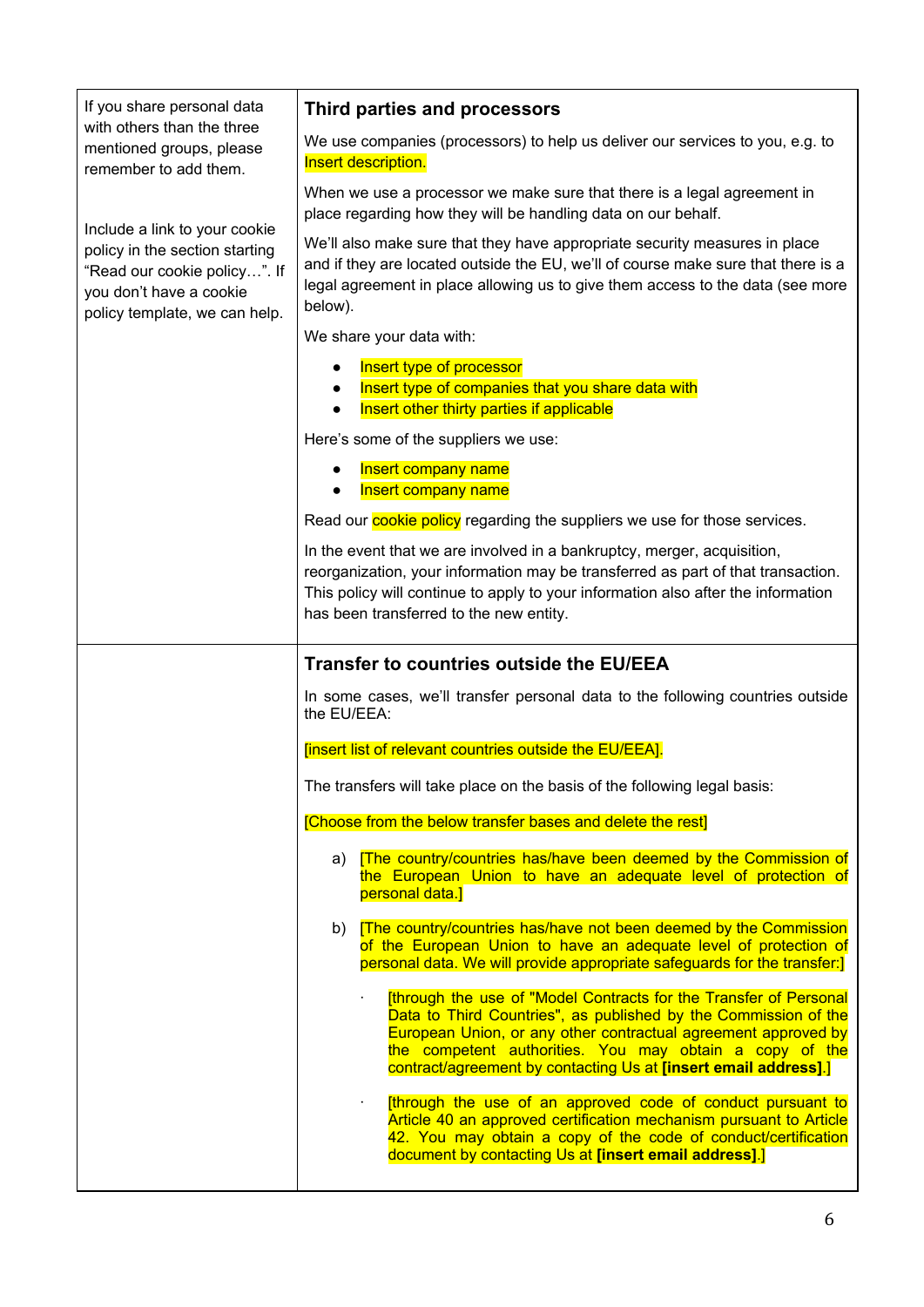| Your rights                                                                                                                                                                                                                                                                                                                                                 |
|-------------------------------------------------------------------------------------------------------------------------------------------------------------------------------------------------------------------------------------------------------------------------------------------------------------------------------------------------------------|
| You have the following rights:                                                                                                                                                                                                                                                                                                                              |
| 1. Your right of access and rectification - You have the right to ask us for<br>copies of your personal data or ask us to rectify information you think is<br>inaccurate. There are some exemptions, which means you may not<br>always receive all the information we process but as a main rule you<br>can always contact us and ask for your information. |
| 2. Your right to erasure - You can ask us to erase your information in<br>certain circumstances.                                                                                                                                                                                                                                                            |
| 3. You also have the right to have the processing of your data restricted.                                                                                                                                                                                                                                                                                  |
| 4. Your right to withdraw your consent: If processing of your data is based<br>on your consent, you have the right to withdraw your consent at any<br>time. Your withdrawal will not affect the lawfulness of the processing<br>carried out before you withdrew your consent. You may withdraw your<br>consent by <b>[insert]</b> .                         |
| 5. Your right to restriction of processing and object to processing - You<br>have the right to ask us to restrict the processing of your information<br>and a similar right to object to processing.                                                                                                                                                        |
| 6. Your right to data portability: You have the right to receive your data in<br>a structured, commonly used and machine-readable format (data<br>portability).                                                                                                                                                                                             |
| 7. Where your data is processed for direct marketing purposes, you have<br>the right to object at any time to the processing of personal data about<br>you for such marketing.                                                                                                                                                                              |
| The law gives us one month to respond to you, but we will try to respond<br>sooner.                                                                                                                                                                                                                                                                         |
| There may be conditions or limitations on these rights. It is therefore not certain<br>e.g. you have the right of data portability in a specific case - this depends on<br>the specific circumstances of the processing activity. You are always welcome<br>to contact us and ask. The same goes for some of the other rights.                              |
| <b>Complaints</b>                                                                                                                                                                                                                                                                                                                                           |
| You can always lodge a complaint with a data protection authority, for example<br>Tinsert the data protection authority with supervisory authority of your<br>company].                                                                                                                                                                                     |
| Assistance and additional information                                                                                                                                                                                                                                                                                                                       |
| You can take steps to exercise your rights by using the contact details above or<br>[insert information on how to make use of rights, e.g. electronic form, email<br>request etc.].                                                                                                                                                                         |
| If you have questions about the policy, feel free to contact us by using the<br>contact details in this policy.                                                                                                                                                                                                                                             |
|                                                                                                                                                                                                                                                                                                                                                             |